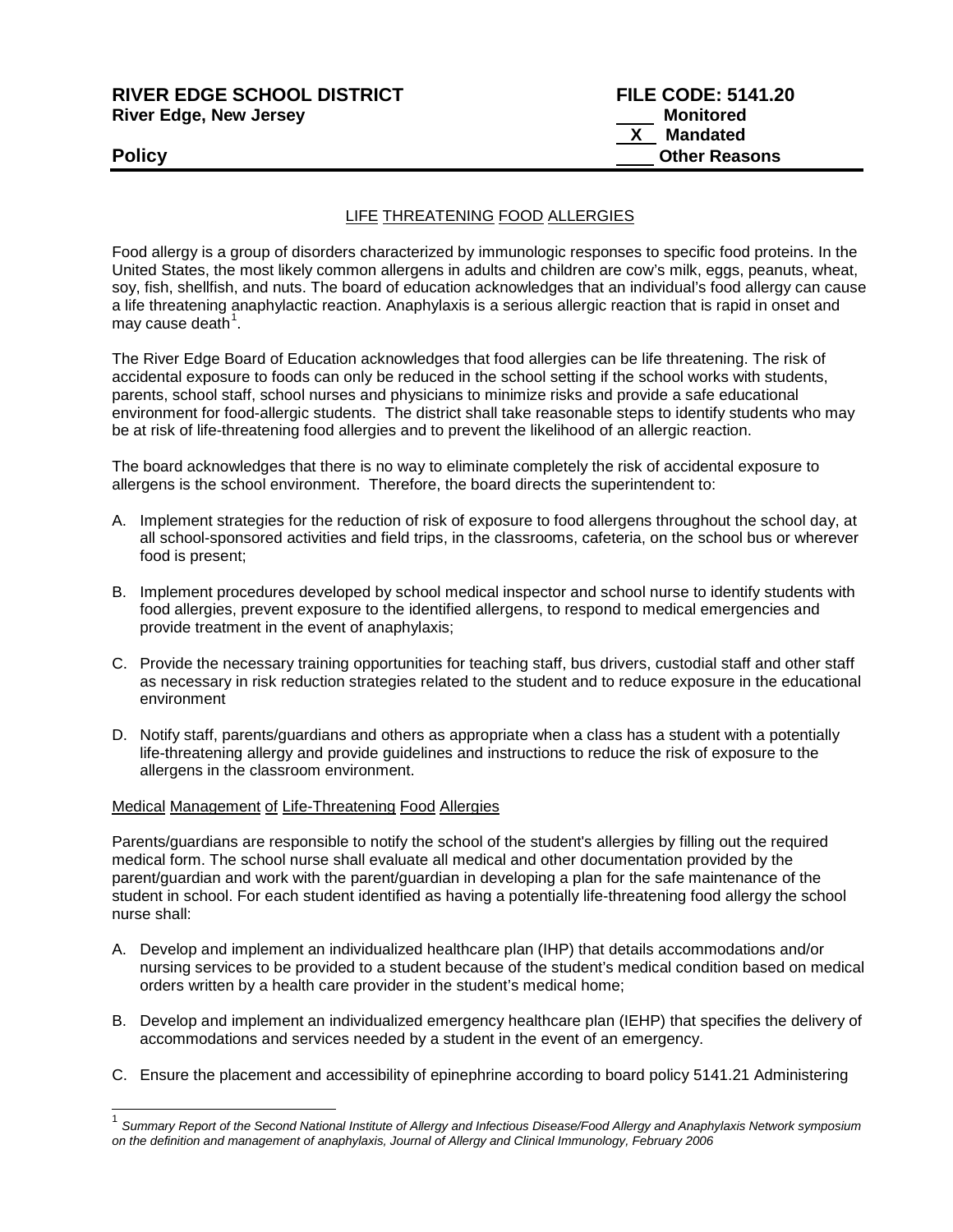Medication and law (N.J.S.A*.*18A:40-12.5);

- D. Maintain records, manage and verify plans for student self-administration of medication including prescribed epinephrine as authorized by the student's parents/guardians and physician according to board policy 5141.21 Administering Medication and law (N.J.S.A*.*18A:40-12.3);
- E. Annually, review student health records and obtain medical authorization form for epi-pen or other prefilled auto-injector and/or Benadryl, and diet prescription from physician, and health history from family;
- F. Oversee the recruitment and training of designees who volunteer to administer epinephrine during school and school-sponsored functions when the school nurse is not available (N.J.S.A.18A:40-12.6); and
- G. Oversee the education of all school staff to understand the school's general emergency procedures and steps to take should a life-threatening allergic reaction occur.

#### Reporting Procedures

All procedures detailed in the individualized emergency healthcare plan (IEHP) including the emergency administration of epinephrine where appropriate, shall be followed when a student has an anaphylactic reaction. In addition:

- A. The school nurse shall be notified immediately and in his or her absence the school principal;
- B. The school nurse or the school principal shall notify emergency medical services (EMS) to respond to the emergency;
- C. The parent/guardians shall be notified that the student had an allergic reaction and that EMS was summoned;
- D. The student shall be supervised at all times by a school staff member until the parent/guardian is available to take custody of the student.

### School Climate and Culture

School staff shall be sensitive to the privacy and feelings of students with identified allergies and promote respect and tolerance in the school environment. A food-allergic student shall not be harassed, intimidated or bullied because his/her condition. Any incident of harassment, intimidation or bullying shall be reported and investigated according to board policy 5131.1 Harassment, Intimidation and Bullying and law (N.J.S.A. 18A:37-15 et seq., N.J.A.C. 6A:16-7.7). The superintendent or his or her designee shall:

- A. Remind students and staff that bullying or teasing food-allergic students will not be tolerated and violators should be disciplined appropriately;
- B. Offer professional development for faculty and staff regarding confidentiality to prevent open discussion about the health of specific students;
- C. Discourage needless labeling of food-allergic students in front of others. A food-allergic student should not be referred to as "the peanut kid," "the bee kid" or any other name related to the student's condition.

#### Family's Responsibility

The parents/guardians of any student known to have a food allergy shall:

- A. Notify the school of the child's allergies;
- B. Work with the school team to develop an individualized emergency health care plan (IEHP) that promotes food allergy management and accommodates the child's needs throughout the school including the classroom, in the cafeteria, in after-care programs, during school-sponsored activities, and on the school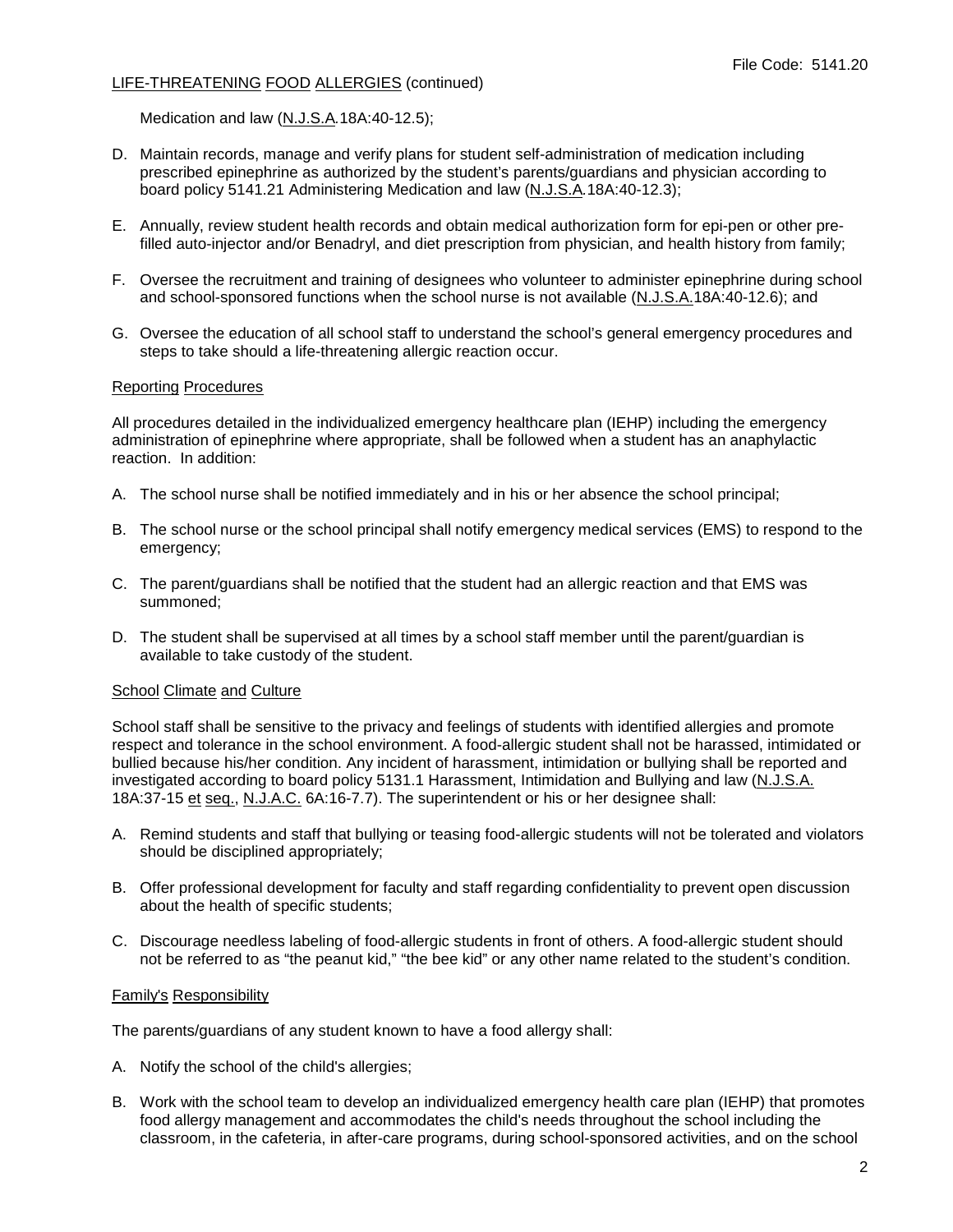bus, as well as a defined emergency allergic reaction plan.

- C. Provide written medical documentation, instructions, and medications as directed by a physician, using the Food Allergy Action Plan as a guide. Include a photo of the child on written form;
- D. Replace medications after use or upon expiration;
- E. Educate the child in the self-management of their food allergy including:
	- 1. Safe and unsafe foods;
	- 2. Strategies for avoiding exposure to unsafe foods;
	- 3. Symptoms of allergic reactions;
	- 4. How and when to tell an adult they may be having an allergy-related problem;
	- 5. How to read food labels (age appropriate);
	- 6. Review policies/procedures with the school staff, the child's physician, and the child (if age appropriate) after a reaction has occurred.
- F. Review policies and procedures with the school staff, the child's physician, and the child (if age appropriate) after a reaction has occurred;
- G. Provide current emergency contact information and update regularly.

### School's Responsibility

- A. Be knowledgeable about and follow applicable federal laws including ADA, IDEA, Section 504, and FERPA and any state laws or district policies that apply;
- B. Review the health records submitted by parents and physicians;
- C. Include food-allergic students in school activities. Students should not be excluded from school activities solely based on their food allergy;
- D. Identify a core team including but not limited to, school nurse, teacher, principal, and counselor to work with parents and the student (age appropriate) to establish a IEHP. Changes to the IEHP to promote food allergy management should be made with core team participation;
- E. Provide training to staff that interact with the student on a regular basis in understanding food allergy, recognizing symptoms, emergency intervention, and working with other school staff to eliminate the use of food in educational tools, arts and crafts projects, etc.;
- F. Review and/or practice the Food Allergy Action Plans before an allergic reaction occurs to assure the efficiency/effectiveness of the plans.
- G. Assure that all staff who interact with the student on a regular basis understand food allergies, can recognize symptoms, know what to do in an emergency, and work with other school staff to eliminate the use of food allergens in the allergic student's meals, educational tools, arts and crafts projects, or incentives;
- H. Coordinate with the school nurse to ensure medications are appropriately stored, and ensure sure that an emergency kit is available that contains a physician's standing order for epinephrine. Epinephrine should be kept in a secure but unlocked location that is easily accessible to delegated school personnel;
- I. Students who are permitted to self-administer should be permitted to carry their own epinephrine, in accordance with state regulations and district and nonpublic school policies;
- J. Designate school personnel who volunteer to administer epinephrine auto injector in accordance with the State Nursing and Good Samaritan Laws governing the administration of emergency epinephrine auto injector;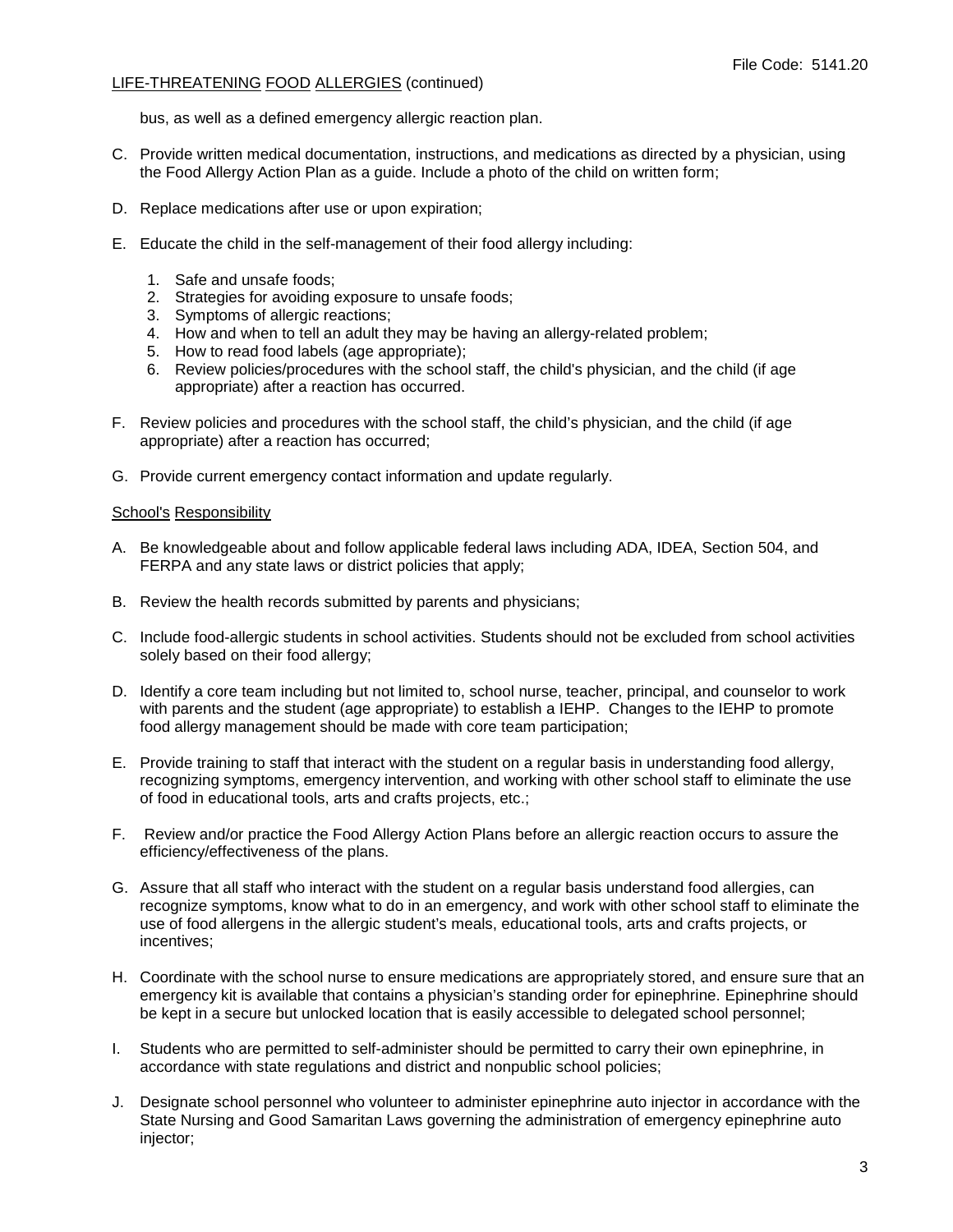- K. Be prepared to handle a reaction and ensure that there is a staff member available who is properly trained to administer medications during the school day, regardless of time or location;
- L. Review policies and prevention plans with the core team members, parents/guardians, student (age appropriate), and physician after a reaction has occurred;
- M. Work with the school administrator to:
	- 1. Ensure that school bus drivers receive training that includes symptom awareness and what to do if a reaction occurs; and
	- 2. Assess the means by which bus drivers can communicate during an emergency, including proper devices and equipment;
- N. Enforce a "no eating" policy on school buses with exceptions made only to accommodate special needs under federal or similar laws, or school district policy.
- O. Discuss appropriate management of food allergy with family.
- P. Discuss field trips with the family of the food-allergic child to decide appropriate strategies for managing the food allergy;
- Q. Follow federal and/or state laws and regulations regarding sharing medical information about the student;
- R. Take threats or harassment against an allergic child seriously.

#### Student's Responsibility

- A. Students should not trade food with others;
- B. Students should not eat anything with unknown ingredients or known to contain any allergen;
- C. Students should be proactive in the care and management of their food allergies and reactions based on their developmental level;
- D. Students should notify an adult immediately if they eat something they believe may contain the food to which they are allergic.

#### Emergency Administration of Epinephrine for First Time Allergic Reactions at School

The school nurse or trained designee shall be permitted to administer epinephrine via a pre-filled auto-injector mechanism to any student without a known history of anaphylaxis. This includes students whose parents/guardians have not submitted prior written permission or obtained prescribed medication as indicated in the rules above. Epinephrine may be administer to any student without a known history of anaphylaxis when the nurse or trained designee in good faith believes that the student is having an anaphylactic reaction

The district shall maintain a supply of epinephrine auto-injectors that is prescribed under a standing protocol from a licensed physician or an advanced practice nurse in a secure but unlocked and easily accessible location. The supply of epinephrine auto-injectors shall be accessible to the school nurse and trained designees for administration to a student having an anaphylactic reaction.

#### Liability

No school employee, including a school nurse, or any other officer or agent of a board, or a physician or an advanced practice nurse providing a prescription under a standing protocol for school epinephrine shall be held liable for any good faith act or omission consistent with the provisions of law for the administration of epinephrine (N.J.S.A. 18A:40-12.5 et seq.). No action shall be taken before the New Jersey State Board of Nursing against a school nurse for any such action taken by a person designated in good faith by the school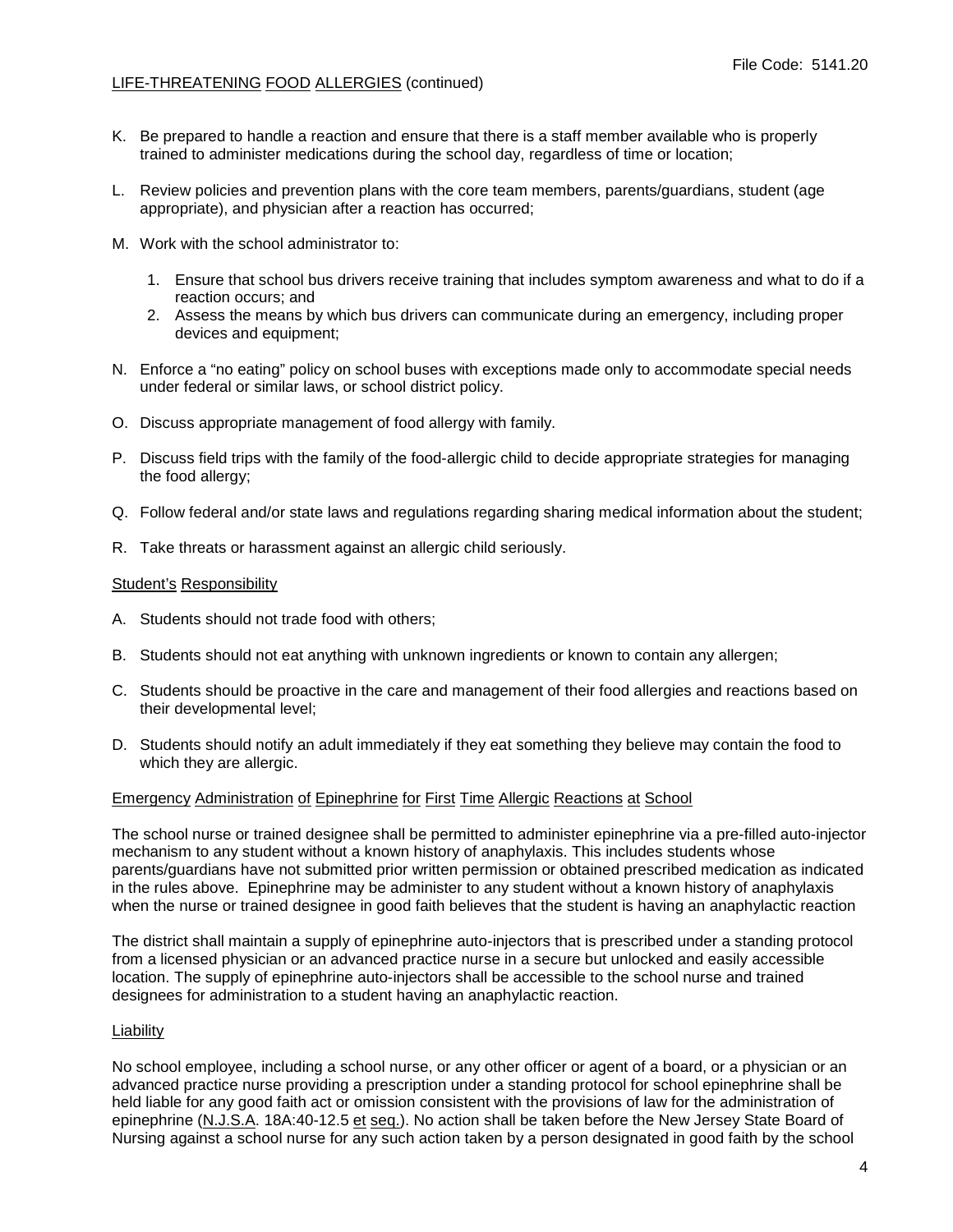nurse to administer epinephrine according to law (N.J.S.A. 18A:40-12.6). Good faith shall not include willful misconduct, gross negligence or recklessness.

### **Implementation**

The superintendent shall ensure that policies and procedures on life-threatening food allergies shall be disseminated to the school community annually through the staff and student handbooks, posting on the school or district website or other means deemed appropriate by the superintendent.

| Adopted:             | August 28, 2013 |
|----------------------|-----------------|
| NJSBA Review/Update: | August 2017     |
| Adopted:             | May 23, 2018    |

# Key Words

Allergy, Allergies, Food Allergy, Allergic Reaction, Anaphylaxis

| Legal References: N.J.S.A. 18A:11-1 |                              | General mandatory powers and duties                                                       |
|-------------------------------------|------------------------------|-------------------------------------------------------------------------------------------|
|                                     | N.J.S.A. 18A:37-15 et seq    | Anti-Bullying Bill of Rights                                                              |
|                                     | N.J.S.A. 18A:40-3.2 et seq.  | Medical and nursing personnel                                                             |
|                                     | N.J.S.A. 18A:40-12.3         | Self-administration of medication by student; conditions                                  |
|                                     | through $-12.4$              |                                                                                           |
|                                     | N.J.S.A. 18A:40-12.5         | Policy for emergency administration of epinephrine to public<br>school students           |
|                                     | N.J.S.A. 18A:40-12.6         | Administration of epinephrine; primary responsibility;<br>parental consent                |
|                                     | N.J.S.A. 18A:40-12.6a        | Guidelines for schools for management of food allergies,<br>administration of epinephrine |
|                                     | N.J.S.A. 18A:54-20           | Powers of board (county vocational schools)                                               |
|                                     | N.J.A.C. 6A:16-1.1et seq.    | Programs to Support Student Development                                                   |
|                                     | See particularly:            |                                                                                           |
|                                     | N.J.A.C. 6A:-2.1, -2.2, -2.3 |                                                                                           |
|                                     | N.J.A.C. 6A:16-7.7           | Intimidation, harassment and bullying                                                     |

*Policy derived from:*

*The Food Allergy & Anaphylaxis Network*

*<http://www.foodallergy.org/anaphylaxis/index.html>*

*Guidelines for the Management of Life-Threatening Food Allergies in Schools (NJDOE 2008)*

*<http://www.state.nj.us/education/students/safety/health/services/allergies.pdf>*

| <b>Possible</b>         |                |                                                                |
|-------------------------|----------------|----------------------------------------------------------------|
| Cross References: *3516 |                | Safety                                                         |
|                         | *3542          | Food service                                                   |
|                         | *4112.4/4212.4 | Employee health                                                |
|                         | *4131/4131.1   | Staff development; inservice education/visitations/conferences |
|                         | *4231/4231.1   | Staff development; inservice education/visitations/conferences |
|                         | *5125          | Student records                                                |
|                         | $*5141$        | Student health                                                 |
|                         | $*5141.1$      | Accidents                                                      |
|                         | *5141.2        | <b>Illness</b>                                                 |
|                         | *5141.3        | Health examinations and immunizations                          |
|                         | *5141.4        | Child abuse and neglect                                        |
|                         | *5141.21       | Administering medication                                       |